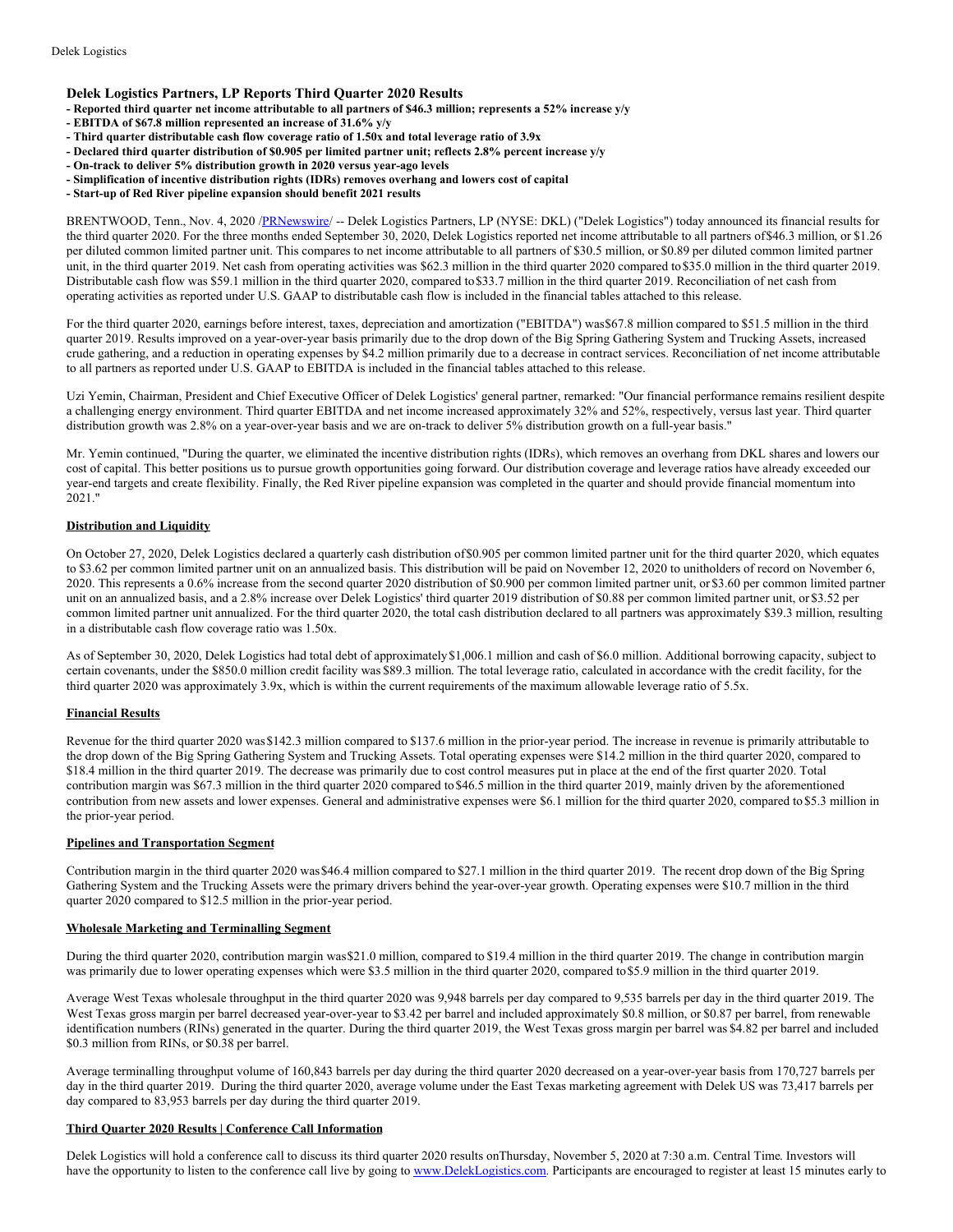download and install any necessary software. An archived version of the replay will also be available at [www.DelekLogistics.com](http://www.deleklogistics.com) for 90 days.

Investors may also wish to listen to Delek US' (NYSE: DK) third quarter 2020 earnings conference call onThursday, November 5, 2020 at 8:30 a.m. Central Time and review Delek US' earnings press release. Market trends and information disclosed by Delek US may be relevant to Delek Logistics, as it is a consolidated subsidiary of Delek US. Investors can find information related to Delek US and the timing of its earnings release online by going to [www.DelekUS.com](http://www.delekus.com).

## **About Delek Logistics Partners, LP**

Delek Logistics Partners, LP, headquartered inBrentwood, Tennessee, was formed by Delek US Holdings, Inc. (NYSE: DK) to own, operate, acquire and construct crude oil and refined products logistics and marketing assets.

## **Safe Harbor Provisions Regarding Forward-Looking Statements**

This press release contains forward-looking statements that are based upon current expectations and involve a number of risks and uncertainties. Statements concerning current estimates, expectations and projections about future results, performance, prospects, opportunities, plans, actions and events and other statements, concerns, or matters that are not historical facts are "forward-looking statements," as that term is defined under the federal securities laws. These statements contain words such as "possible," "believe," "should," "could," "would," "predict," "plan," "estimate," "intend," "may," "anticipate," "will," "if," "expect" or similar expressions, as well as statements in the future tense, and can be impacted by numerous factors, including the fact that a substantial majority of Delek Logistics' contribution margin is derived from Delek US, thereby subjecting us to Delek US' business risks; risks relating to the securities markets generally; risks and costs relating to the age and operational hazards of our assets including, without limitation, costs, penalties, regulatory or legal actions and other effects related to releases, spills and other hazards inherent in transporting and storing crude oil and intermediate and finished petroleum products; the impact of adverse market conditions affecting the utilization of Delek Logistics' assets and business performance, including margins generated by its wholesale fuel business; the impact of the COVID-19 outbreak on the demand for crude oil, refined products and transportation and storage services; uncertainties regarding future decisions by OPEC regarding production and pricing disputes between OPEC members and Russia; an inability of Delek US to grow as expected as it relates to our potential future growth opportunities, including dropdowns, and other potential benefits; the results of our investments in joint ventures; the ability of the Red River joint venture to complete the expansion to increase the Red River pipeline capacity; adverse changes in laws including with respect to tax and regulatory matters; and other risks as disclosed in our Annual Report on Form 10-K, Quarterly Reports on Form 10-Q and other reports and filings with the United States Securities and Exchange Commission. Forward-looking statements include, but are not limited to, statements regarding future growth at Delek Logistics; distributions and the amounts and timing thereof; potential dropdown inventory; expected earnings or returns from joint ventures or other acquisitions; expansion projects; ability to create long-term value for our unit holders; financial flexibility and borrowing capacity; and distribution growth of 5% or at all. Forward-looking statements should not be read as a guarantee of future performance or results and will not be accurate indications of the times at, or by, which such performance or results will be achieved. Forward-looking information is based on information available at the time and/or management's good faith belief with respect to future events, and is subject to risks and uncertainties that could cause actual performance or results to differ materially from those expressed in the statements. Delek Logistics undertakes no obligation to update or revise any such forward-looking statements to reflect events or circumstances that occur, or which Delek Logistics becomes aware of, after the date hereof, except as required by applicable law or regulation

#### **Non-GAAP Disclosures:**

Our management uses certain "non-GAAP" operational measures to evaluate our operating segment performance and non-GAAP financial measures to evaluate past performance and prospects for the future to supplement our GAAP financial information presented in accordance with U.S. GAAP. These financial and operational non-GAAP measures are important factors in assessing our operating results and profitability and include:

- Earnings before interest, taxes, depreciation and amortization ("EBITDA") calculated as net income before net interest expense, income tax expense, depreciation and amortization expense, including amortization of customer contract intangible assets, which is included as a component of net revenues in our accompanying condensed consolidated statements of income.
- Distributable cash flow calculated as net cash flow from operating activities plus or minus changes in assets and liabilities, less maintenance capital expenditures net of reimbursements and other adjustments not expected to settle in cash. Delek Logistics believes this is an appropriate reflection of a liquidity measure by which users of its financial statements can assess its ability to generate cash.

EBITDA and distributable cash flow are non GAAP supplemental financial measures that management and external users of our condensed consolidated financial statements, such as industry analysts, investors, lenders and rating agencies, may use to assess:

- Delek Logistics' operating performance as compared to other publicly traded partnerships in the midstream energy industry, without regard to historical cost basis or, in the case of EBITDA, financing methods;
- the ability of our assets to generate sufficient cash flow to make distributions to our unitholders;
- Delek Logistics' ability to incur and service debt and fund capital expenditures; and
- the viability of acquisitions and other capital expenditure projects and the returns on investment of various investment opportunities.

Delek Logistics believes that the presentation of EBITDA, distributable cash flow and distributable cash flow coverage ratio provide useful information to investors in assessing its financial condition, its results of operations and the cash flow its business is generating. EBITDA, distributable cash flow and distributable cash flow coverage ratio should not be considered in isolation or as alternatives to net income, operating income, cash flow from operating activities or any other measure of financial performance or liquidity presented in accordance with U.S. GAAP.

Non-GAAP measures have important limitations as analytical tools, because they exclude some, but not all, items that affect net income and net cash provided by operating activities. These measures should not be considered substitutes for their most directly comparable U.S. GAAP financial measures. Additionally, because EBITDA and distributable cash flow may be defined differently by other partnerships in its industry, Delek Logistics' definitions of EBITDA and distributable cash flow may not be comparable to similarly titled measures of other partnerships, thereby diminishing their utility. See the accompanying tables in this earnings release for a reconciliation of these non-GAAP measures to the most directly comparable GAAP measures.

## **Delek Logistics Partners, LP Condensed Consolidated Balance Sheets (Unaudited) (In thousands, except unit and per unit data)**

|                                                               | September 30,<br>2020 | December 31,<br>2019 |
|---------------------------------------------------------------|-----------------------|----------------------|
| <b>ASSETS</b><br>Current assets:<br>Cash and cash equivalents | 6.024                 | 5,545                |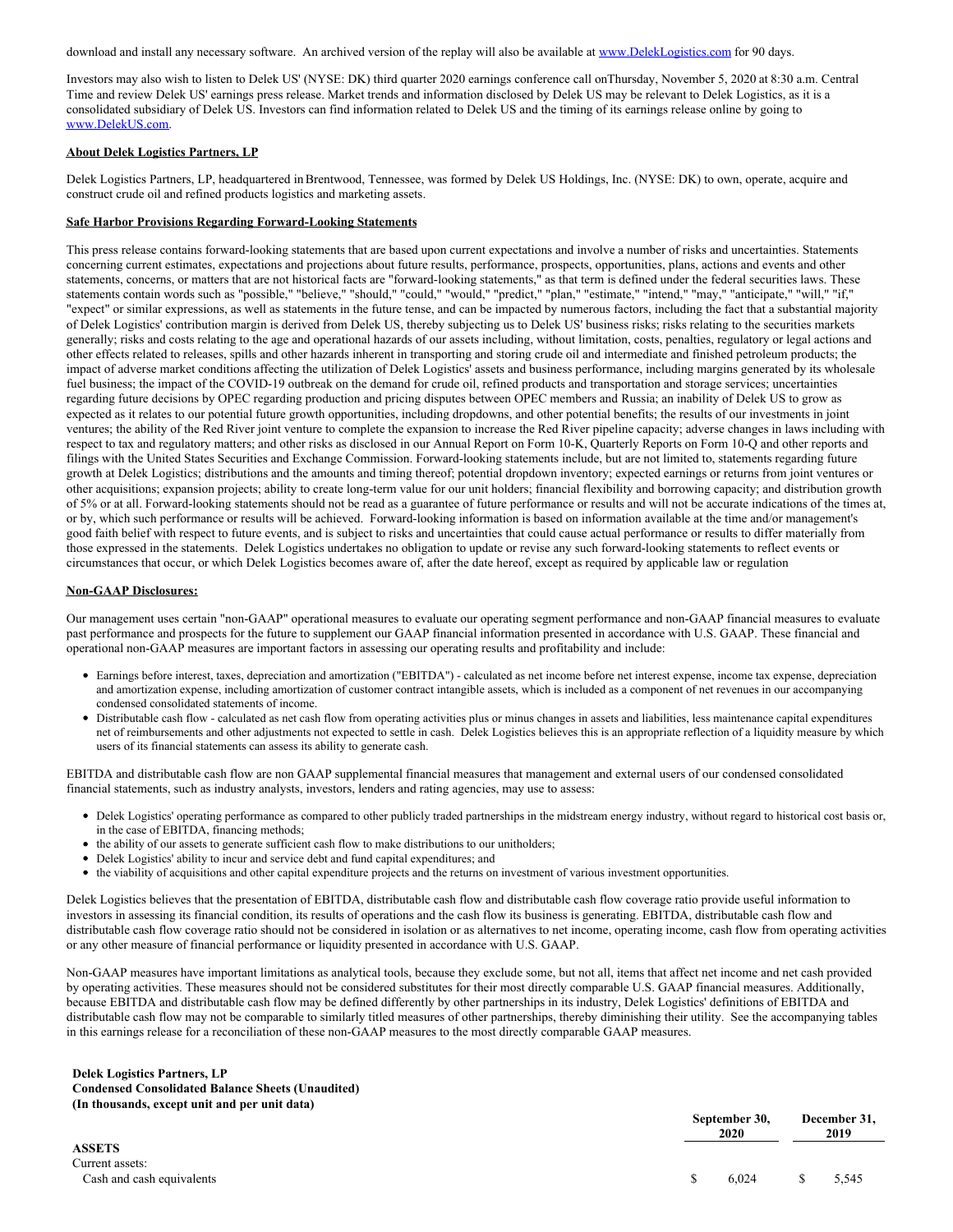| Accounts receivable                                                                                     | 17,472                   | 13,204        |
|---------------------------------------------------------------------------------------------------------|--------------------------|---------------|
| Accounts receivable from related parties                                                                | 10.002                   |               |
| Inventory                                                                                               | 1,696                    | 12,617        |
| Other current assets                                                                                    | 410                      | 2,204         |
| Total current assets                                                                                    | 35,604                   | 33,570        |
| Property, plant and equipment:                                                                          |                          |               |
| Property, plant and equipment                                                                           | 684,199                  | 461,325       |
| Less: accumulated depreciation                                                                          | (216, 698)               | (166, 281)    |
| Property, plant and equipment, net                                                                      | 467,501                  | 295,044       |
| Equity method investments                                                                               | 255,368                  | 246,984       |
| Operating lease right-of-use assets                                                                     | 18,153                   | 3,745         |
| Goodwill                                                                                                | 12,203                   | 12,203        |
| Marketing Contract Intangible, net                                                                      | 125,591                  | 130,999       |
| Rights-of-way                                                                                           | 36,178                   | 15,597        |
| Other non-current assets                                                                                | 6,988                    | 6,305         |
| Total assets                                                                                            | <sup>\$</sup><br>957,586 | \$<br>744,447 |
|                                                                                                         |                          |               |
| <b>LIABILITIES AND DEFICIT</b>                                                                          |                          |               |
| Current liabilities:                                                                                    |                          |               |
| Accounts payable                                                                                        | \$<br>4,740              | \$<br>12,471  |
| Accounts payable to related parties                                                                     |                          | 8,898         |
| Interest payable                                                                                        | 6.745                    | 2,572         |
| Excise and other taxes payable                                                                          | 3.433                    | 3,941         |
| Current portion of operating lease liabilities                                                          | 5,546                    | 1,435         |
| Accrued expenses and other current liabilities                                                          | 3,482                    | 5,765         |
| Total current liabilities                                                                               | 23,946                   | 35,082        |
| Non-current liabilities:                                                                                |                          |               |
| Long-term debt                                                                                          | 1,006,145                | 833,110       |
| Asset retirement obligations                                                                            | 5,908                    | 5,588         |
| Deferred tax liabilities                                                                                | 1,205                    | 215           |
| Operating lease liabilities, net of current portion                                                     | 12,607                   | 2,310         |
| Other non-current liabilities                                                                           | 19,229                   | 19.261        |
| Total non-current liabilities                                                                           | 1,045,094                | 860,484       |
| <b>Total liabilities</b>                                                                                | 1.069.040                | 895,566       |
| Equity (Deficit):                                                                                       |                          |               |
| Common unitholders - public; 8,687,371 units issued and outstanding at September 30, 2020 (9,131,579 at |                          |               |
| December 31, 2019)                                                                                      | 164,313                  | 164,436       |
| Common unitholders - Delek Holdings; 34,745,868 units issued and outstanding at September 30, 2020      |                          |               |
| (15,294,046 at December 31, 2019)                                                                       | (275,767)                | (310,513)     |
| General partner - 0 units issued and outstanding at September 30, 2020 (498,482 at December 31, 2019)   |                          | (5,042)       |
| Total deficit                                                                                           | (111, 454)               | (151, 119)    |
| Total liabilities and deficit                                                                           | \$<br>957,586            | \$<br>744,447 |
|                                                                                                         |                          |               |

#### **Delek Logistics Partners, LP Condensed Consolidated Statements of Income (Unaudited) (In thousands, except unit and per unit data)**

|                                                                          | 2020          | Three Months Ended September 30,<br>2019 | 2020          | <b>Nine Months Ended September 3</b><br>2019 |
|--------------------------------------------------------------------------|---------------|------------------------------------------|---------------|----------------------------------------------|
| Net revenues:                                                            |               |                                          |               |                                              |
| Affiliate                                                                | \$<br>95.410  | \$<br>66.647                             | 289,739<br>\$ | 191,530                                      |
| Third-party                                                              | 46,858        | 70,909                                   | 133,567       | 253,852                                      |
| Net revenues                                                             | 142,268       | 137,556                                  | 423,306       | 445,382                                      |
| Cost of sales:                                                           |               |                                          |               |                                              |
| Cost of materials and other                                              | 60,692        | 72,594                                   | 205,877       | 262,713                                      |
| Operating expenses (excluding depreciation and amortization presented    |               |                                          |               |                                              |
| below)                                                                   | 13,694        | 17,490                                   | 39,271        | 49,318                                       |
| Depreciation and amortization                                            | 8,931         | 6,138                                    | 22,957        | 18,450                                       |
| Total cost of sales                                                      | 83,317        | 96,222                                   | 268,105       | 330,481                                      |
| Operating expenses related to wholesale business (excluding depreciation |               |                                          |               |                                              |
| and amortization presented below)                                        | 536           | 945                                      | 2,152         | 2,502                                        |
| General and administrative expenses                                      | 6,122         | 5,280                                    | 16,973        | 15,046                                       |
| Depreciation and amortization                                            | 528           | 450                                      | 1,495         | 1,351                                        |
| Other operating income, net                                              |               | (70)                                     | (107)         | (95)                                         |
| Total operating costs and expenses                                       | 90,503        | 102,827                                  | 288,618       | 349,285                                      |
| Operating income                                                         | 51,765        | 34,729                                   | 134,688       | 96,097                                       |
| Interest expense, net                                                    | 10,360        | 12,509                                   | 32,854        | 35,164                                       |
| Income from equity method investments                                    | (4,860)       | (8,394)                                  | (16, 875)     | (14, 860)                                    |
| Other (income) expense, net                                              | 105           |                                          | 103           | 461                                          |
| Total non-operating expenses, net                                        | 5,605         | 4,115                                    | 16,082        | 20,765                                       |
| Income before income tax expense                                         | 46,160        | 30,614                                   | 118,606       | 75,332                                       |
| Income tax (benefit) expense                                             | (168)         | 84                                       | 67            | 220                                          |
| Net income attributable to partners                                      | 46,328<br>\$. | \$<br>30,530                             | \$<br>118,539 | S<br>75,112                                  |
| Comprehensive income attributable to partners                            | \$<br>46,328  | \$<br>30,530                             | \$<br>118,539 | S<br>75,112                                  |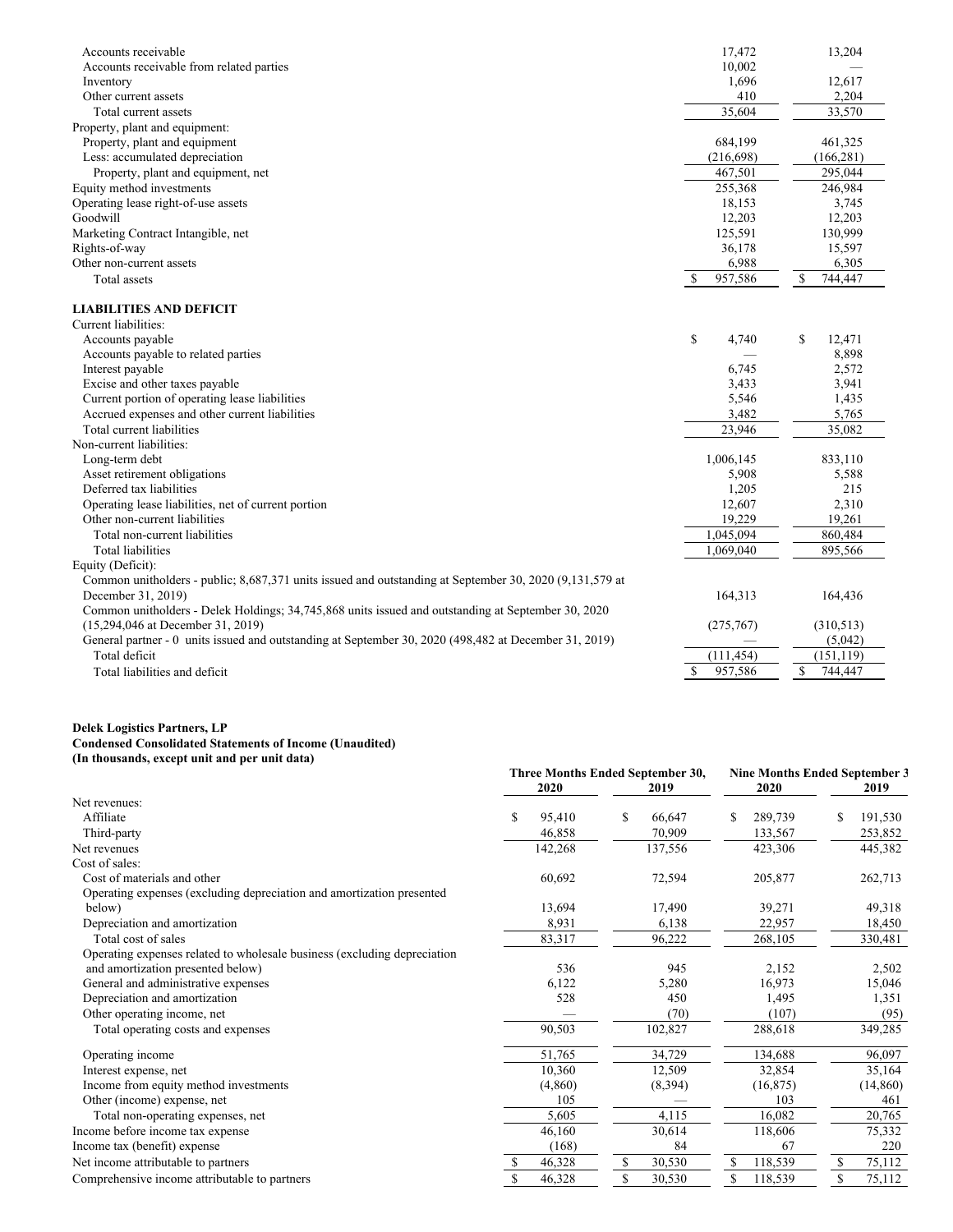| Less: General partner's interest in net income, including incentive distribution rights |            |            |            | 8.895      |            | 18,724     |            | 24,244     |
|-----------------------------------------------------------------------------------------|------------|------------|------------|------------|------------|------------|------------|------------|
| Limited partners' interest in net income                                                |            | 46,328     |            | 21,635     |            | 99,815     |            | 50,868     |
| Net income per limited partner unit:                                                    |            |            |            |            |            |            |            |            |
| Common units - basic                                                                    |            | 1.26       |            | 0.89       |            | 3.30       |            | 2.08       |
| Common units - diluted                                                                  |            | 1.26       |            | 0.89       |            | 3.30       |            | 2.08       |
| Weighted average limited partner units outstanding:                                     |            |            |            |            |            |            |            |            |
| Common units - basic                                                                    |            | 36,889,761 |            | 24,417,285 |            | 30.290.051 |            | 24,411,308 |
| Common units - diluted                                                                  | 36,894,043 |            | 24,420,582 |            | 30,292,261 |            | 24,417,466 |            |
| Cash distribution per limited partner unit                                              |            | 0.905      |            | 0.880      |            | 2.695      |            | 2.550      |

**Delek Logistics Partners, LP**

#### **Condensed Consolidated Statements of Cash Flows (Unaudited) (In thousands)**

|                                                                                                        |    | <b>Nine Months Ended September</b> |             |            |
|--------------------------------------------------------------------------------------------------------|----|------------------------------------|-------------|------------|
|                                                                                                        |    |                                    | 30,         |            |
|                                                                                                        |    | 2020                               |             | 2019       |
| Cash flows from operating activities<br>Net income                                                     | \$ |                                    | \$          |            |
|                                                                                                        |    | 118,539                            |             | 75,112     |
| Adjustments to reconcile net income to net cash provided by operating activities:                      |    |                                    |             |            |
| Depreciation and amortization                                                                          |    | 24,452<br>2.236                    |             | 19,801     |
| Non-cash lease expense                                                                                 |    | 5,408                              |             | 2,554      |
| Amortization of customer contract intangible assets                                                    |    |                                    |             | 5,408      |
| Amortization of deferred revenue                                                                       |    | (1, 418)                           |             | (1,248)    |
| Amortization of deferred financing costs and debt discount                                             |    | 1,786                              |             | 2,054      |
| Accretion of asset retirement obligations                                                              |    | 320                                |             | 298        |
| Income from equity method investments                                                                  |    | (16, 875)                          |             | (14, 860)  |
| Dividends from equity method investments                                                               |    | 17,572                             |             | 9,188      |
| (Gain) loss on asset disposals                                                                         |    | (107)                              |             | (95)       |
| Deferred income taxes                                                                                  |    | 990                                |             | 115        |
| Other non-cash adjustments                                                                             |    | 292                                |             | 484        |
| Changes in assets and liabilities:                                                                     |    |                                    |             |            |
| Accounts receivable                                                                                    |    | (4,268)                            |             | 1,588      |
| Inventories and other current assets                                                                   |    | 12,714                             |             | (3,290)    |
| Accounts payable and other current liabilities                                                         |    | (7,638)                            |             | (7,613)    |
| Accounts receivable/payable to related parties                                                         |    | (19,002)                           |             | (5,016)    |
| Non-current assets and liabilities, net                                                                |    | (347)                              |             | 2,391      |
| Changes in assets and liabilities                                                                      |    | (18, 541)                          |             | (11, 940)  |
| Net cash provided by operating activities                                                              |    | 134,654                            |             | 86,871     |
| Cash flows from investing activities                                                                   |    |                                    |             |            |
| Asset acquisitions from Delek Holdings, net of assumed liabilities                                     |    | (100, 527)                         |             |            |
| Purchases of property, plant and equipment                                                             |    | (6,918)                            |             | (4,964)    |
| Proceeds from sales of property, plant and equipment                                                   |    | 107                                |             | 144        |
| Distributions from equity method investments                                                           |    | 2,723                              |             | 804        |
| Equity method investment contributions                                                                 |    | (11, 804)                          |             | (137, 361) |
| Net cash used in investing activities                                                                  |    | (116, 419)                         |             | (141, 377) |
| Cash flows from financing activities                                                                   |    |                                    |             |            |
| Proceeds from issuance of additional units to maintain 2% General Partner interest                     |    | 10                                 |             | 8          |
| Distributions to general partner                                                                       |    | (27, 635)                          |             | (22,762)   |
| Distributions to common unitholders - public                                                           |    | (23, 653)                          |             | (22, 580)  |
| Distributions to common unitholders - Delek Holdings                                                   |    | (46,220)                           |             | (37, 929)  |
| Distributions to Delek Holdings unitholders and general partner related to Trucking Assets Acquisition |    | (47, 558)                          |             |            |
| Distribution to general partner for conversion of its interest and IDR elimination                     |    | (45,000)                           |             |            |
| Proceeds from revolving credit facility                                                                |    | 515,900                            |             | 476,400    |
| Payments on revolving credit facility                                                                  |    | (343,600)                          |             | (336, 800) |
| Net cash (used in) provided by financing activities                                                    |    | (17,756)                           |             | 56,337     |
| Net increase in cash and cash equivalents                                                              |    | 479                                |             | 1,831      |
| Cash and cash equivalents at the beginning of the period                                               |    | 5,545                              |             | 4,522      |
| Cash and cash equivalents at the end of the period                                                     |    |                                    |             |            |
|                                                                                                        | \$ | 6,024                              | \$          | 6,353      |
| Supplemental disclosures of cash flow information:                                                     |    |                                    |             |            |
| Cash paid during the period for:                                                                       |    |                                    |             |            |
| Interest                                                                                               | S  | 26,895                             | \$          | 29,003     |
|                                                                                                        | \$ | 141                                | $\mathbf S$ | 143        |
| Income taxes                                                                                           |    |                                    |             |            |
| Non-cash investing activities:                                                                         | \$ | (948)                              |             |            |
| (Decrease) increase in accrued capital expenditures                                                    |    |                                    | \$          | 1,274      |
| Equity issuance to Delek Holdings unitholders in connection with Big Spring Gathering Assets           |    |                                    |             |            |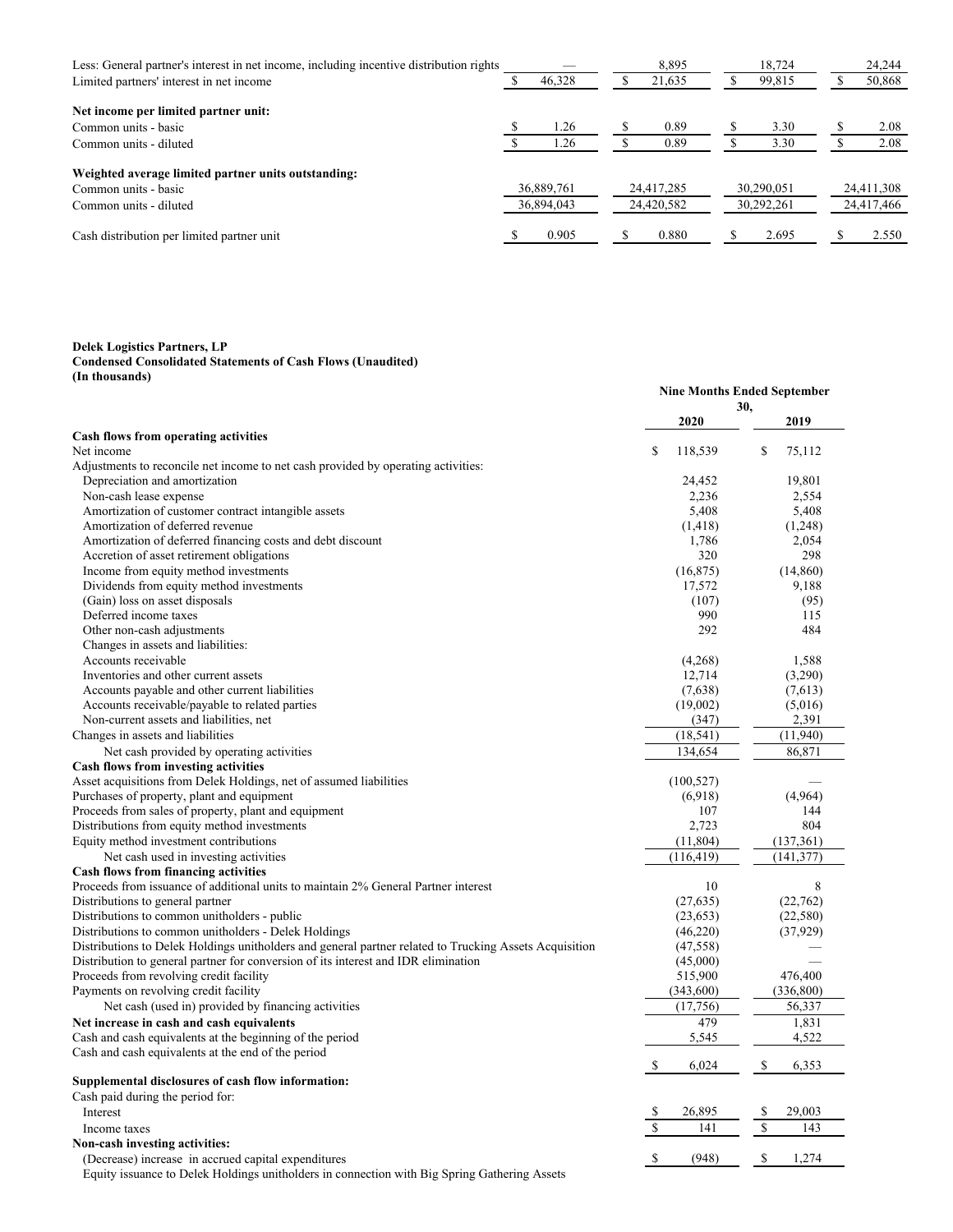# $A$ cquisition<br>**Non-cash financing activities:**

Sponsor contribution of fixed assets

Non-cash lease liability arising from obtaining right of use assets during the period

Non-cash lease liability arising from recognition of right of use assets upon adoption of ASU 2016-02

|   | <del>109,513</del> |   |        |  |
|---|--------------------|---|--------|--|
| ω |                    | ω |        |  |
|   |                    |   |        |  |
|   | 1,378              |   |        |  |
| S | 16,644             |   | 649    |  |
|   |                    |   |        |  |
| S |                    |   | 20,202 |  |

## **Delek Logistics Partners, LP**

**Reconciliation of Amounts Reported Under U.S. GAAP (In thousands)**

|                                                                                  | Three Months Ended September 30, |          |    | Nine Months Ended September 30 |    |         |    |         |
|----------------------------------------------------------------------------------|----------------------------------|----------|----|--------------------------------|----|---------|----|---------|
|                                                                                  |                                  | 2020     |    | 2019                           |    | 2020    |    | 2019    |
| <b>Reconciliation of Net Income to EBITDA:</b>                                   |                                  |          |    |                                |    |         |    |         |
| Net income                                                                       | S                                | 46,328   | \$ | 30,530                         | S  | 118,539 | \$ | 75,112  |
| Add:                                                                             |                                  |          |    |                                |    |         |    |         |
| Income tax (benefit) expense                                                     |                                  | (168)    |    | 84                             |    | 67      |    | 220     |
| Depreciation and amortization                                                    |                                  | 9,459    |    | 6,588                          |    | 24,452  |    | 19,801  |
| Amortization of customer contract intangible assets                              |                                  | 1,803    |    | 1,803                          |    | 5,408   |    | 5,408   |
| Interest expense, net                                                            |                                  | 10,360   |    | 12,509                         |    | 32,854  |    | 35,164  |
| <b>EBITDA</b>                                                                    | -S                               | 67,782   | S  | 51,514                         | S  | 181,320 | S  | 135,705 |
| Reconciliation of net cash from operating activities to distributable cash flow: |                                  |          |    |                                |    |         |    |         |
| Net cash provided by operating activities                                        | \$                               | 62,273   | \$ | 35,047                         | S  | 134,654 | \$ | 86,871  |
| Changes in assets and liabilities                                                |                                  | (2, 458) |    | 2,451                          |    | 18,541  |    | 11,940  |
| Non-cash lease expense                                                           |                                  | (1, 596) |    | (1,145)                        |    | (2,236) |    | (2,554) |
| Distributions from equity method investments in investing activities             |                                  | 1,033    |    |                                |    | 2,723   |    | 804     |
| Maintenance and regulatory capital expenditures                                  |                                  | (27)     |    | (3,728)                        |    | (760)   |    | (5,515) |
| Reimbursement from Delek Holdings for capital expenditures                       |                                  | 26       |    | 1,223                          |    | 81      |    | 2,607   |
| Accretion of asset retirement obligations                                        |                                  | (106)    |    | (100)                          |    | (320)   |    | (298)   |
| Deferred income taxes                                                            |                                  | (47)     |    | (118)                          |    | (990)   |    | (115)   |
| Other operating income, net                                                      |                                  |          |    | 70                             |    | 107     |    | 95      |
| <b>Distributable Cash Flow</b>                                                   |                                  | 59,098   | S  | 33,700                         | S. | 151,800 | S  | 93,835  |

## **Delek Logistics Partners, LP Distributable Coverage Ratio Calculation (In thousands)**

|                                                       | Three Months Ended September 30, |        |   |        |   | Nine Months Ended September 30, |   |        |
|-------------------------------------------------------|----------------------------------|--------|---|--------|---|---------------------------------|---|--------|
| Distributions to partners of Delek Logistics, LP      | 2020                             |        |   | 2019   |   | 2020                            |   | 2019   |
| Limited partners' distribution on common units        |                                  | 39,307 | S | 21.487 | S | 87.536                          | S | 62.256 |
| General partner's distributions                       |                                  |        |   | 439    |   | 986                             |   | 1,269  |
| General partner's incentive distribution rights       |                                  |        |   | 8,453  |   | 17,632                          |   | 23,206 |
| Total distributions to be paid $(1)$                  |                                  | 39,307 | S | 30.379 | S | 106.154                         | ъ | 86.731 |
| Distributable cash flow                               |                                  | 59,098 | S | 33,700 | S | 151.800                         | S | 93.835 |
| Distributable cash flow coverage ratio <sup>(2)</sup> |                                  | 1.50x  |   | 1.11x  |   | 1.43x                           |   | 1.08x  |

(1) The distributions for the three and nine months ended September 30, 2020 reflect the impact of the distribution waiver that waived all of the distributions for the first quarter of 2020 on the 5.0 million Additional Units, related to the Big Spring Gathering Assets transaction, with respect to base distributions and the IDRs. In addition, the distributions for the three and nine months ended September 30, 2020 reflect the waiver of distributions in respect of the IDRs associated with the Additional Units for at least two years. The IDRs were eliminated in the Restructuring Transaction on August 13, 2020.

(2) Distributable cash flow coverage ratio is calculated by dividing distributable cash flow by distributions to be paid in each respective period.

## **Delek Logistics Partners, LP Segment Data (unaudited) (In thousands)**

|                                                              | Three Months Ended September 30, |         |      |         |             | Nine Months Ended September 30, |  |         |  |  |
|--------------------------------------------------------------|----------------------------------|---------|------|---------|-------------|---------------------------------|--|---------|--|--|
|                                                              |                                  | 2020    | 2019 |         | <b>2020</b> |                                 |  | 2019    |  |  |
| <b>Pipelines and Transportation</b>                          |                                  |         |      |         |             |                                 |  |         |  |  |
| Net revenues:                                                |                                  |         |      |         |             |                                 |  |         |  |  |
| Affiliate                                                    | \$                               | 68.444  | S.   | 39,304  |             | 168,285                         |  | 112,694 |  |  |
| Third party                                                  |                                  | 3.035   |      | 5,281   |             | 14.587                          |  | 16,733  |  |  |
| Total pipelines and transportation                           |                                  | 71.479  |      | 44,585  |             | 182,872                         |  | 129,427 |  |  |
| Cost of sales:                                               |                                  |         |      |         |             |                                 |  |         |  |  |
| Cost of materials and other                                  |                                  | 14.342  |      | 4.947   |             | 31.622                          |  | 17.871  |  |  |
| Operating expenses (excluding depreciation and amortization) |                                  | 10.749  |      | 12,547  |             | 31,936                          |  | 36,109  |  |  |
| Segment contribution margin                                  |                                  | 46,388  |      | 27,091  |             | 119,314                         |  | 75,447  |  |  |
| <b>Total Assets</b>                                          |                                  | 685,871 |      | 529,219 |             |                                 |  |         |  |  |
|                                                              |                                  |         |      |         |             |                                 |  |         |  |  |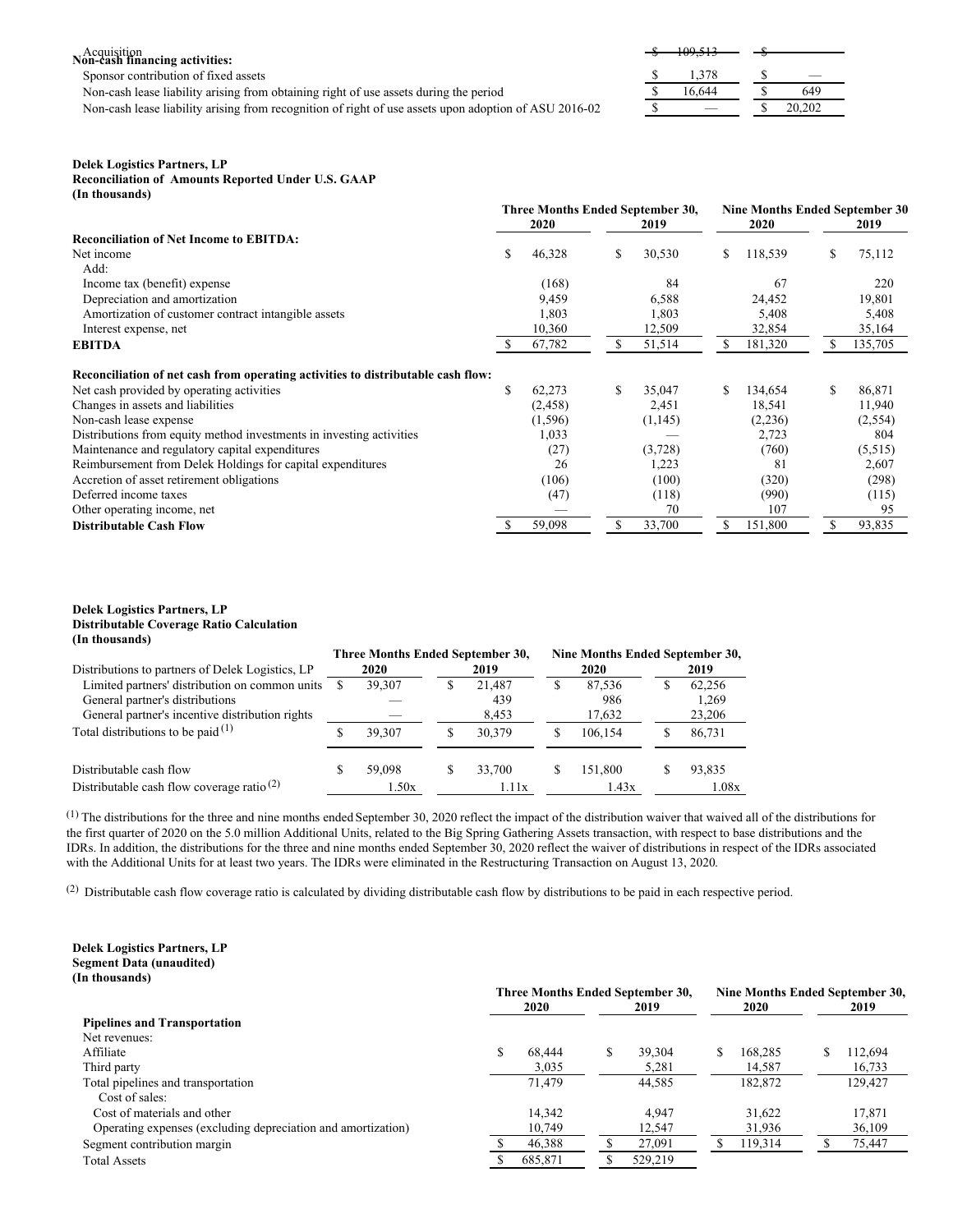| <b>Wholesale Marketing and Terminalling</b><br>Net revenues:                 |     |         |    |         |     |         |    |         |
|------------------------------------------------------------------------------|-----|---------|----|---------|-----|---------|----|---------|
| Affiliates $(1)$                                                             | \$  | 26,966  | \$ | 27,343  | S   | 121,454 | \$ | 78,836  |
| Third party                                                                  |     | 43,823  |    | 65,628  |     | 118,980 |    | 237,119 |
| Total wholesale marketing and terminalling                                   |     | 70,789  |    | 92,971  |     | 240,434 |    | 315,955 |
| Cost of sales:                                                               |     |         |    |         |     |         |    |         |
| Cost of materials and other                                                  |     | 46,350  |    | 67,647  |     | 174,255 |    | 244,842 |
| Operating expenses (excluding depreciation and amortization)                 |     | 3,481   |    | 5,888   |     | 9,487   |    | 15,711  |
| Segment contribution margin                                                  | \$. | 20,958  | S. | 19,436  | S   | 56,692  | S  | 55,402  |
| <b>Total Assets</b>                                                          |     | 271,715 |    | 238,588 |     |         |    |         |
| Consolidated                                                                 |     |         |    |         |     |         |    |         |
| Net revenues:                                                                |     |         |    |         |     |         |    |         |
| Affiliates                                                                   | \$  | 95,410  | \$ | 66,647  | \$. | 289,739 | S  | 191,530 |
| Third party                                                                  |     | 46,858  |    | 70,909  |     | 133,567 |    | 253,852 |
| Total consolidated                                                           |     | 142,268 |    | 137,556 |     | 423,306 |    | 445,382 |
| Cost of sales:                                                               |     |         |    |         |     |         |    |         |
| Cost of materials and other                                                  |     | 60,692  |    | 72,594  |     | 205,877 |    | 262,713 |
| Operating expenses (excluding depreciation and amortization presented below) |     | 14,230  |    | 18,435  |     | 41,423  |    | 51,820  |
| Contribution margin                                                          |     | 67,346  |    | 46,527  |     | 176,006 |    | 130,849 |
| General and administrative expenses                                          |     | 6,122   |    | 5,280   |     | 16.973  |    | 15,046  |
| Depreciation and amortization                                                |     | 9,459   |    | 6,588   |     | 24,452  |    | 19,801  |
| Other operating income, net                                                  |     |         |    | (70)    |     | (107)   |    | (95)    |
| Operating income                                                             |     | 51,765  | \$ | 34,729  | S   | 134,688 | S  | 96,097  |
| <b>Total Assets</b>                                                          |     | 957,586 | \$ | 767,807 |     |         |    |         |

 $<sup>(1)</sup>$  Affiliate revenue for the wholesale marketing and terminalling segment is presented net of amortization expense pertaining to the marketing contract</sup> intangible we acquired in connection with the Big Spring acquisition.

#### **Delek Logistics Partners, LP Segment Capital Spending (In thousands)**

|                                             | Three Months Ended September 30, |       |    |       | Nine Months Ended September 30, |       |   |       |  |  |
|---------------------------------------------|----------------------------------|-------|----|-------|---------------------------------|-------|---|-------|--|--|
| <b>Pipelines and Transportation</b>         | 2020<br>2019                     |       |    | 2020  |                                 | 2019  |   |       |  |  |
| Maintenance capital spending                | \$                               | 28    | ъ  | 2.731 | ъ.                              | 467   | ъ | 3,959 |  |  |
| Discretionary capital spending              |                                  | 2,524 |    | 372   |                                 | 2,957 |   | 386   |  |  |
| Segment capital spending                    | ۰D                               | 2,552 | D  | 3,103 |                                 | 3,424 |   | 4,345 |  |  |
| <b>Wholesale Marketing and Terminalling</b> |                                  |       |    |       |                                 |       |   |       |  |  |
| Maintenance capital spending                | D                                | 118   | \$ | 980   |                                 | 1,480 |   | 1,389 |  |  |
| Discretionary capital spending              |                                  | 558   |    | (91)  |                                 | 2,014 |   | 504   |  |  |
| Segment capital spending                    | S                                | 676   | \$ | 889   |                                 | 3,494 |   | 1,893 |  |  |
| Consolidated                                |                                  |       |    |       |                                 |       |   |       |  |  |
| Maintenance capital spending                | \$                               | 146   | \$ | 3,711 |                                 | 1.947 |   | 5,348 |  |  |
| Discretionary capital spending              |                                  | 3,082 |    | 281   |                                 | 4,971 |   | 890   |  |  |
| Total capital spending                      |                                  | 3,228 |    | 3,992 |                                 | 6,918 |   | 6,238 |  |  |

#### **Delek Logistics Partners, LP Segment Data (Unaudited)**

|                                                         | Three Months Ended September 30, |         | Nine Months Ended September 30, |         |  |         |   |         |
|---------------------------------------------------------|----------------------------------|---------|---------------------------------|---------|--|---------|---|---------|
|                                                         |                                  | 2020    |                                 | 2019    |  | 2020    |   | 2019    |
| <b>Pipelines and Transportation Segment:</b>            |                                  |         |                                 |         |  |         |   |         |
| Throughputs (average bpd)                               |                                  |         |                                 |         |  |         |   |         |
| El Dorado Assets:                                       |                                  |         |                                 |         |  |         |   |         |
| Crude pipelines (non-gathered)                          |                                  | 78,244  |                                 | 49,477  |  | 76,750  |   | 43,446  |
| Refined products pipelines to Enterprise Systems        |                                  | 55,740  |                                 | 43,518  |  | 55,315  |   | 32,242  |
| El Dorado Gathering System                              |                                  | 13,659  |                                 | 21,632  |  | 13,520  |   | 21,143  |
| East Texas Crude Logistics System                       |                                  | 22,591  |                                 | 25,391  |  | 15,705  |   | 21,045  |
| Big Spring Gathering Assets $(1)$                       |                                  | 90.719  |                                 |         |  | 85,845  |   |         |
| Plains Connection System                                |                                  | 104,314 |                                 |         |  | 96,961  |   |         |
| <b>Wholesale Marketing and Terminalling Segment:</b>    |                                  |         |                                 |         |  |         |   |         |
| East Texas - Tyler Refinery sales volumes (average bpd) |                                  |         |                                 |         |  |         |   |         |
| (2)                                                     |                                  | 73.417  |                                 | 83,953  |  | 70,376  |   | 74,607  |
| Big Spring marketing throughputs (average bpd)          |                                  | 78,659  |                                 | 80,203  |  | 73,701  |   | 83,608  |
| West Texas marketing throughputs (average bpd)          |                                  | 9,948   |                                 | 9,535   |  | 11,718  |   | 11,446  |
| West Texas gross margin per barrel                      |                                  | 3.42    | S                               | 4.82    |  | 2.37    | S | 4.83    |
| Terminalling throughputs (average bpd)                  |                                  | 160,843 |                                 | 170,727 |  | 145,240 |   | 160,621 |

(1) Throughput for the Big Spring Gathering Assets are for approximately 180 days we owned the assets following the Big Spring Gathering Assets Acquisition